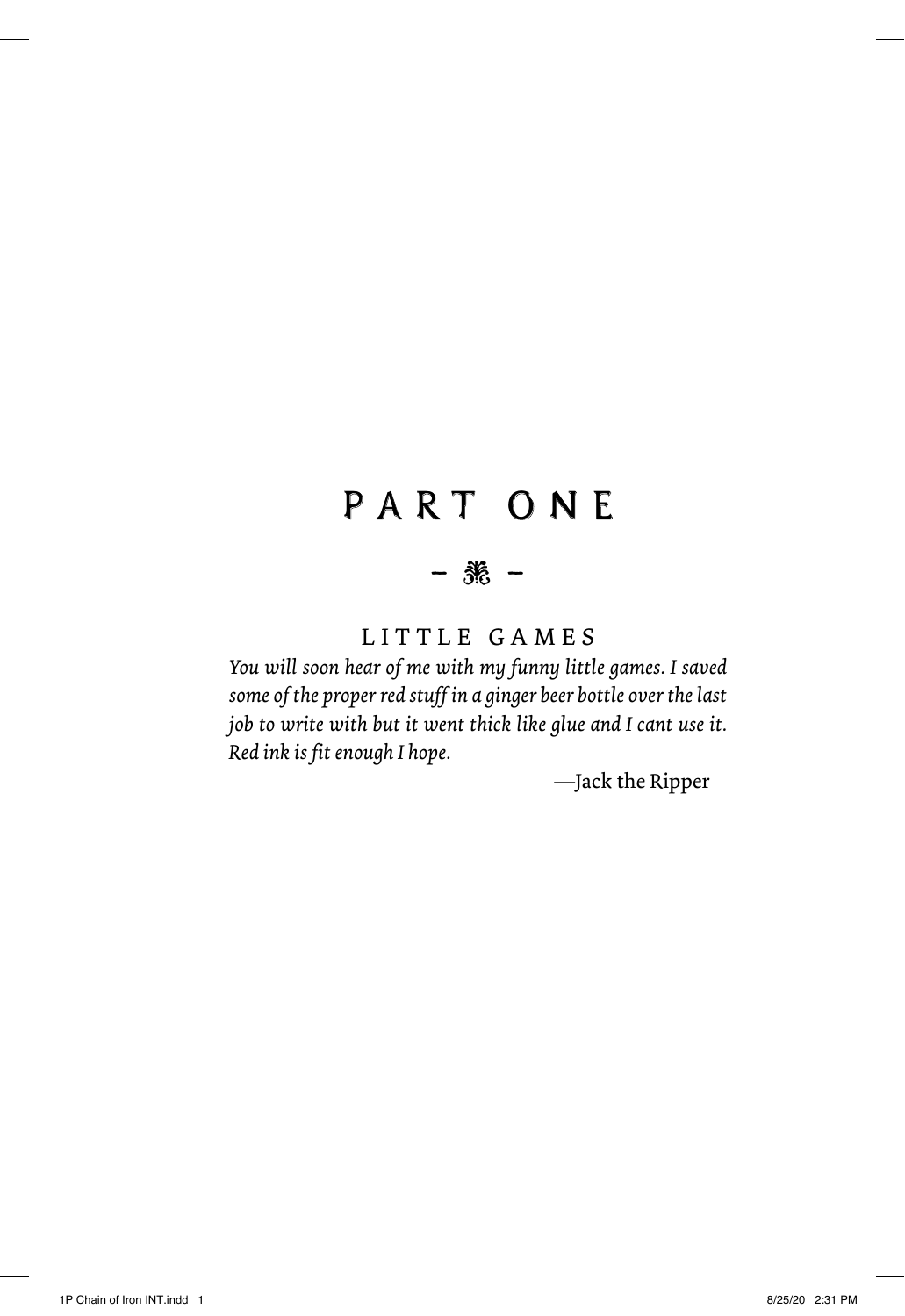# LONDON: EAST END

It was strange and novel to have a human body again. To feel the wind *stirring his hair and the cold particles of snow stinging his face as he made his way along the cobblestones. To swing his arms and measure the new length of his stride.* 

*It was just after dawn, and the streets were mostly deserted. Every now and again he caught sight of a costermonger pushing his cart through the snowy street, or a charwoman in her apron and shawl hurrying to the drudgery of her work.* 

*As he skirted a heap of snow, he stumbled and frowned to himself. His body was so weak. He needed strength desperately. He could not go on without it.*

*A dark shadow passed in front of him. An old man in worker's coveralls, cap pulled down low over his head, slipping into an alley off the main thoroughfare. As he watched, the man settled himself on a crate, leaning back against the brick wall. Reaching into his threadbare jacket, the man drew forth a bottle of gin and unscrewed it.*

*He stepped soundlessly into the alley. The walls rose on both sides,*